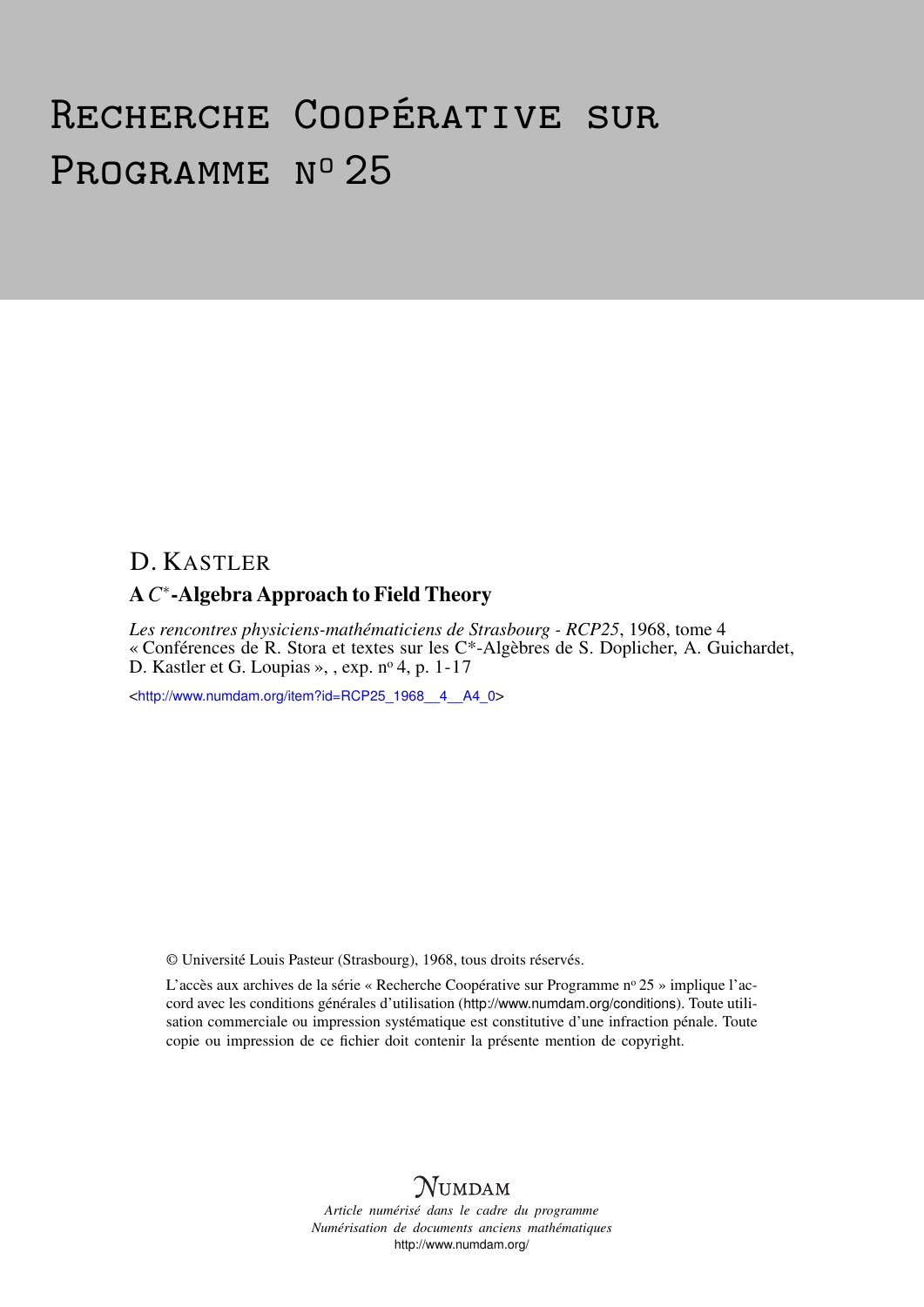$A$   $C^*$  - ALGEBRA APPROACH TO FIELD THEORY

#### D. KASTLER

Department of Physics - University of Illinois<sup>\*</sup>

Present address : Physique théorique - Faculté des Sciences Place Victor Hugo - Marseille 3ème - France

 $\sim$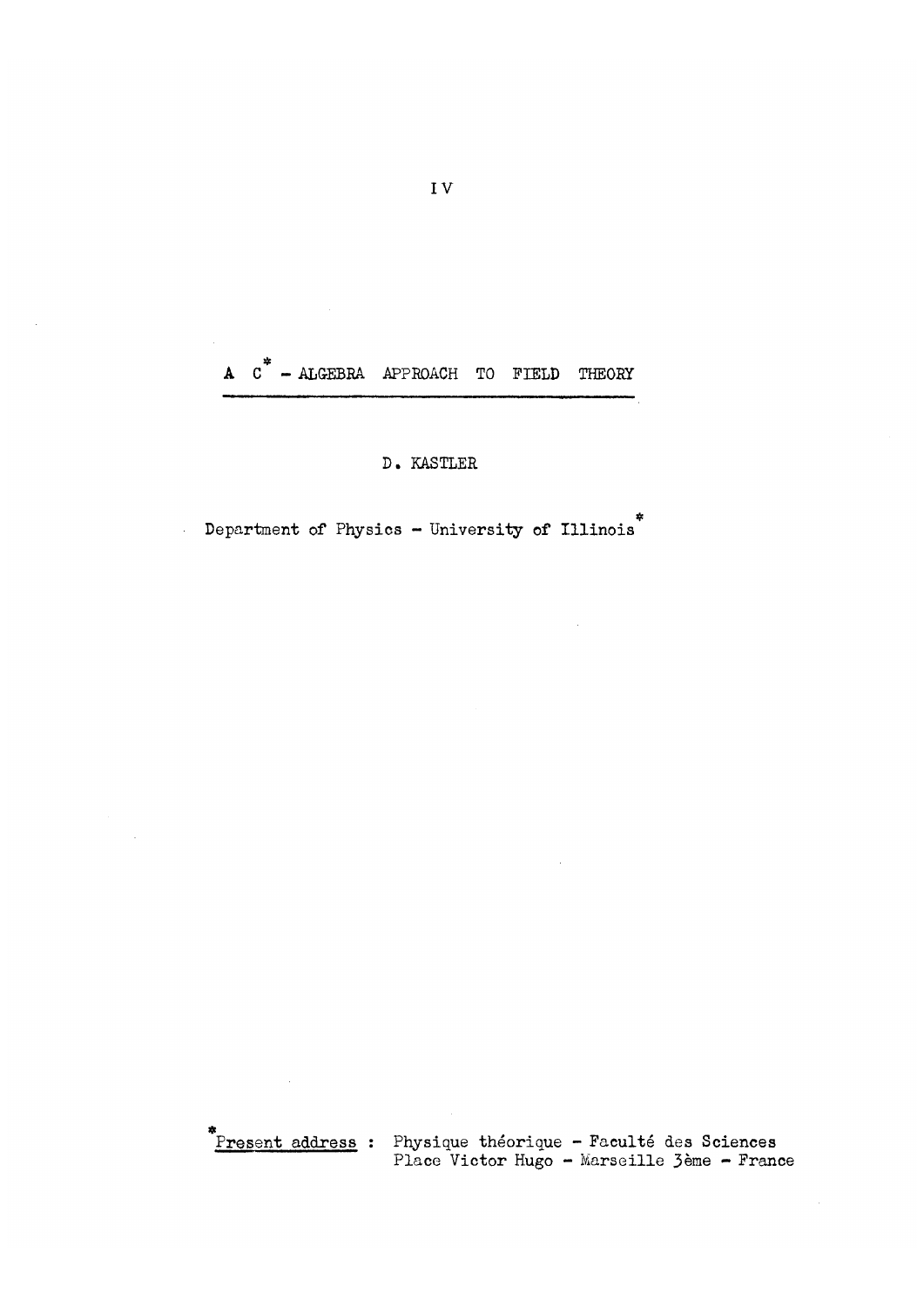A  $C^*$  - algebra Approach to Field Theory

This talk is a report of a common work with  $R_$ . Haag which will be published elsewhere in extenso [1]. The main ideas are Haag's, my role consisted in bringing them into contact with the mathematical literature. You know that I.E. Segal was the first to recommend the use of a  $C^*$  - algebra for quantum mechanics : he proposed to interpret its self adjoint elements as physical Observables and its positive forms a physical states [2]. On the other hand  $C^*$  - algebras appear naturally in all the works concerned with the representation of the canonical commutation relations. A quantum mechanical frame based on a  $C^*$  - algebra has the appealing feature of being purely algebraio, since one knows that the norm of a  $C^*$  - algebra is algebraically determined. Our objective in this work is the theory of coupled fields and we offer :

1) an analysis of the concept of physical equivalence of two theories which, drawing upon mathematical results of J.M.G. Fell [3], leads to a purely algebraic setting for general quantum mechanics

2) a purely algebraic approach to field theory whose basic mathematical structure appears to be "the algebra of quasi local observables" faithfully represented in each super selection sector. This approach is obtained by combining 1) with Haag's "principle of locality" for field theory. I shall discuss at the end the relation of the present  $C^*$  - algebra approach with the theory of local Von Neuman rings [4], [5], [12]. For self containment we add a mathematical appendix describing Fell's results.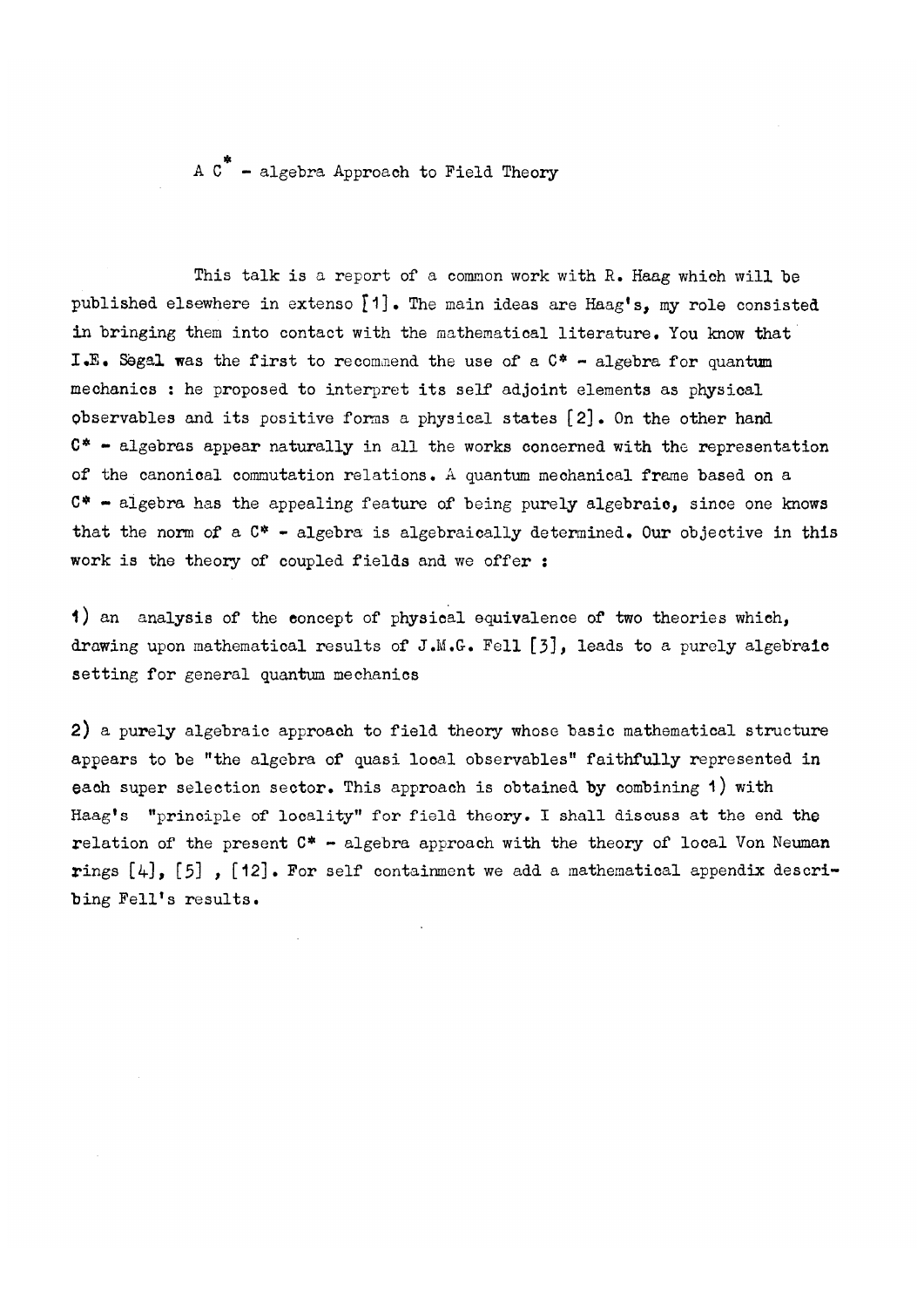#### § 1.Physical equivalence of representations . A purely algebraic

setting for Quantum Mechanics . Our aim in this paragraph is to show that two quantum mechanical theories can be physically equivalent (that is , they can convey the same physical information) without being unitarily equivalent. Physical equivalence will be shown to cofncide with "weak equivalence" as defined by J.M.G. Fell  $\left\lfloor \begin{smallmatrix} 2 \end{smallmatrix} \right\rfloor$  . Fell's "equivalence theorem " then implies the possibility of a purely algebraic setting for quantum mechanics.

We start from the usual hypothesis (which we here accept uncritically) that the observables of quantum mechanics are the self adjoint elements of a  $x - a$ lgebra  $Q$  which can be realised as a  $x - a$ lgebra of bounded operators on some Hilbert space. We assume furthermore that  $\mathcal{O}_{k}$  is complete with respect to the operator norm, i.e. that  $\mathcal{O}_{k}$  is a  $C^*$ -algebra (if  $OL$  were not complete we would get a  $C^*$ -algebra by the standard process of completion - we would assume in that case that the elements of the completion still correspond to physical observables and would take the completion for  $Q_k^f$  itself). Now we are confronted with two possibilities as to the relevant mathematical object for the description of physics. It can be :

- (1) either  $O\ell$  as a concrete (norm closed)  $*$  - algebra of bounded operators on an Hilbert space № (up to unitary equivalence) - (2) or  $OL$  as an abstract  $C^*$ -algebra without reference to some particular realization as a norm-closed operator algebra on some Hilbert space.

Traditionally the choice made for the frame of quantum mechanics is that of possibility  $(1)$ . The pure states of the physical system are described by the vectors of  $\mathcal{B}$  . The "mixtures" are described by density matrices, i.e. positive operators  $\Phi$  on  $\mathcal B$  with finite traces, the expectation value of  $A \in \mathcal{Q}_k^p$  in the state  $\Phi$  being given by

$$
\Phi(A) = \text{Tr} \{ \Phi A \}
$$

This frame obviously contains more structure than possibility (2) since it needs not only the specification of the  $C^*$ -algebra  $Q'$  (as in (2) )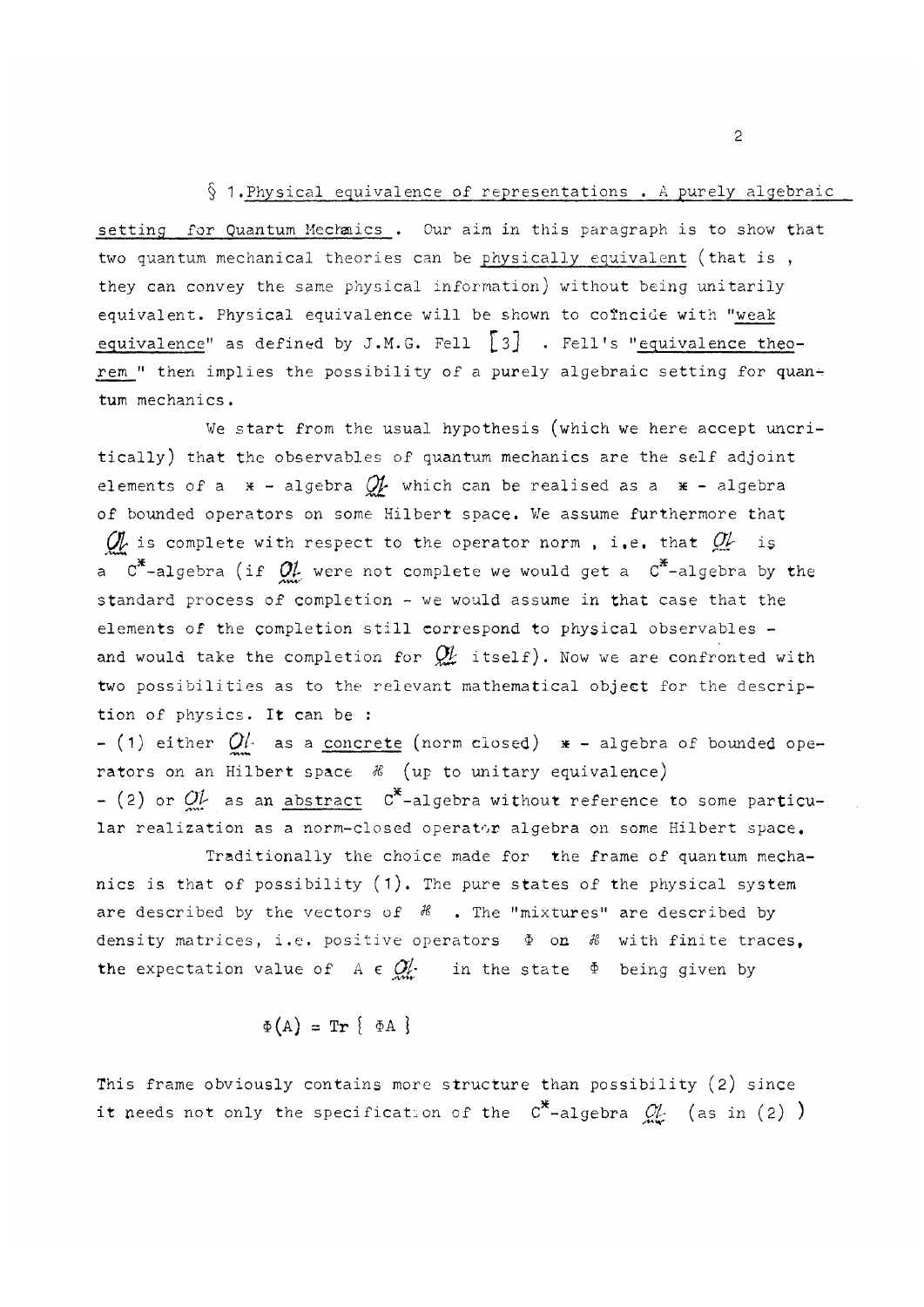but also the specification of its concrete realization on the Hilbert space  $\mathscr B$  (that is, of a certain faithful  $*$  - representation of  $\mathcal O\mathcal L$ up to unitary equivalence) . Contrasting with the choice of (2) as a frame for quantum mechanics implies that the specification of a special representation is, physically irrelevant, all the physical information being contained in the algebraic structure of the abstract algebra *OU* alone.

In order to decide between (1) and (2) let us consider the abstract  $C^*$  -algebra  $\mathcal{Q}'_L$  and two representations  $R^1$  and  $R^2$  of  $\mathcal{Q}'_L$  on Hilbert spaces  $\mathscr{H}_{1}$  and  $\mathscr{H}_{2}$  (for generality, we do not take  $R_{1}$  and  $R_{2}$ to be faithful or irreducible). What shall we require from  $R^1$  and  $R^2$ in order for them to be physically equivalent ? We want the results of any finite set of measurements on a physical state to be equally well describable in terms of a density matrix on  $\mathcal{B}_{1}^{\prime}$  ora density matrix on  $\mathcal{B}_{2}^{\prime}$ . As measurements are never totally accurate the wording : equally well is to be understood as : to any desired degree of accuracy. We are thus led to the following statement :

R and R' are physically equivalent if for any finite subset  $A_{1}$ ,  $A_2$ ,... $A_n$  of  $Q_n^L$ , any positive operator with finite trace  $\Phi_1$  on  $\mathcal{H}_1$ and any  $\varepsilon > 0$  there should exist a positive operator with finite trace  $\Phi$ <sub>2</sub> on  $\mathcal{H}_2$  such that

$$
|\Phi_1(A_k) - \Phi_2(A_k)| = |\text{Tr} \{ \Phi_1 R_1(A_k) \} - \text{Tr} \{ \Phi_2 R_2 (A_k) | < \varepsilon
$$
  
 $k = 1, 2, ...$ 

and vice versa. This statement means that the respective sets of positive linear forms on the  $c^*$  - algebra  $\mathcal{Q}_r^{\prime}$  defined by the density matrices in the representations  $R^{}_4\;$  and  $\;R^{}_2\;$  should have the same closure as subsets of the dual space  $\mathcal{O}\!L^\pi$  of  $\mathcal{O}\!L$  equipped with its weak topology (with respect to  $\mathbb{Q}_r$  ) . This is the situation described by Fell as the "weak equivalence" of the representations  $R_1$  and  $R_2$ . Now Fell's "equivalence theorem" asserts that  $R_1$  and  $R_2$  will be weakly equivalent (for us, physically equivalent) if and only if they have the same kernel i.e. if the abstract elements of  $\frac{\partial L}{\partial m}$  with zero representations are the same for  $R_1$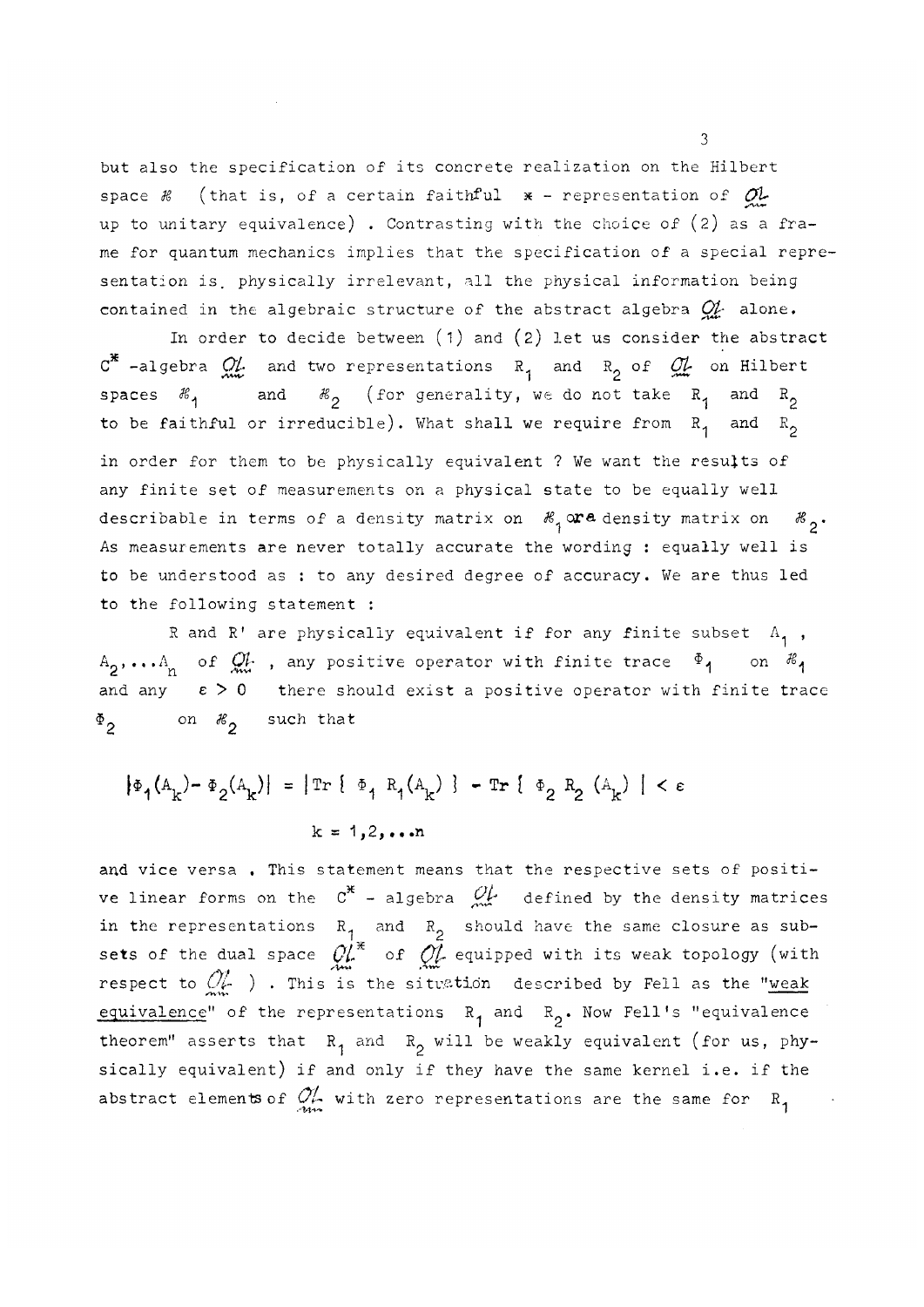and  $R_2$ . This is exactly the result needed to conclude our discussion in favour of the choice of (2) for the frame of quantum mechanics : it shows indeed that the physically relevant object is not a concrete relization. of  $\mathcal{Q}_m^1$  but the algebra  $\mathcal{Q}_m^1$  itself since any two different concrete realizations ( = faithful  $*-representations$ , or representations with zero kernel) will be physically equivalent.

Haag's notion of "physical equivalence" as described above arose in the course of a work on infra-particles [ 6 ] . Fell developped the same notion, to which he gave the name of "weak equivalence", in  $\lceil 3 \rceil$ . Fell's "equivalence theorem" characterizing weak equivalence on a purely algebraic way effects the passage from the discussion of physical equivalence, to a purely algebraic frame for quantum mechanics.

In the case of irreducible representations  $R^1$  and  $R^2$  we could have given the same argument replacing mixtures by pure states. (Fell's equivalence theorem can namely be stated for irreducible representations replacing density matrices by vectors of the corresponding spaces).

Note that if  $Q_L$  is separable, which is natural to assume, the weak topology of  $\mathcal{O}_{\mathcal{C}}^{\prime*}$  is metrizable on its unit ball. In that case the substitute  $\Phi_2$  in the R<sub>2</sub>-description of a  $\Phi_1$  in the R<sub>1</sub>-description can be chosen out of a Cauchy sequence  $\begin{Bmatrix} \Phi_2^{\{n\}} \end{Bmatrix}$ of density matrices on  ${}^{\mathcal{B}}_2$ converging weakly towards  $\Phi$ <sub>1</sub>. So one should not feel uncomfortable about the fact that  $\Phi_2$  a priori depends on the set  $A_k$  and on  $\Phi_1$ .

The above discussion presents the algebraic frame  $(2)$  as resulting from the traditional frame (1) through the recognition that all concrete realization of  $O\mathcal{L}$  are physically equivalent. This might be appropriate in order to convince the supporters of frame (1) but is philosophically unduly short ranged. For a direct introduction of frame (2) based on an analysis of the way in which physical states are prepared and monitored, we refer to reference [1].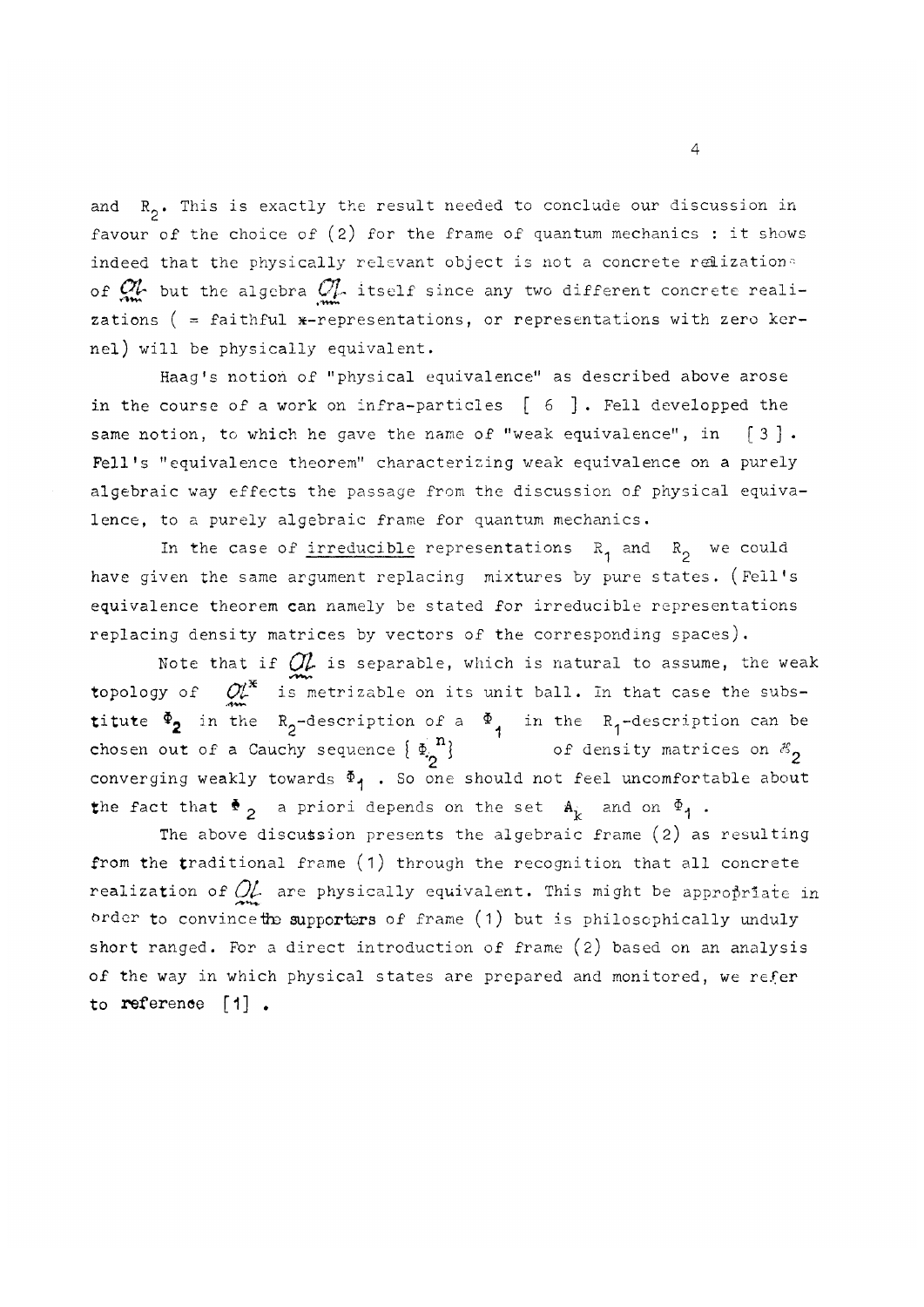§ 2. The principle of locality. A purely algebraic approach to field theory. Relation to superselection.

We now turn our attention to the quantum theory of coupled fields. In order to provide a description of physics the general frame discussed above must be substanciated by(i) a precise mathematical specification of algebra  $\mathcal{Q}_{\mathcal{L}}(i)$  a dictionary stating the meaning of each element of  $\mathcal{O}_{\mathcal{U}}$  in terms of laboratory procedures. Both (i, and (ii) are provided to a certain extent by "H?ag's <sup>M</sup> principle of locality" first put forward in;  $[4]$  . This principle s ates that it is meaningful to consider measurements within localized regions and that measurements correspond to the self adjointelements of a "local algebra". In the present frame this principle leads to the following axioms (which are the transcription of Haag's Von Neumannring axioms to the (more, general)  $C -$  algebra setting :

To each "region" B (i.e. open space-time demain with compact closure) there corresponds uniquely a C\* -algebra *01(B)* so that one has

- I) Isotony :  $B_1 \subseteq B_2$  implies  $\mathcal{Q}_m^f(B_1) \subseteq \mathcal{Q}_m^f(B_2)$ As a result of this axiom  $\frac{1}{B}$   $\frac{1}{B}$  (B) is an incomplete C<sup>\*</sup> -algebra whose completion we denote by  $\mathcal{Q}'_k$  and call the algebra of quasi local observables.
- II) Local commutativity  $\mathtt{B}^-_\mathtt{1} \subseteq \mathtt{B}^+_\mathtt{2}$  (i.e.  $\mathtt{B}^-_\mathtt{1}$  and  $\mathtt{B}^-_\mathtt{2}$  lie space-like to each other) implies that  $Q\mathcal{U}(B_1) \subseteq C\mathcal{U}(B_2)$ ! ( $Q\mathcal{U}(B_2)$ ! denotes the commutant of  $Q\mathcal{U}(B_2)$ ) in  $\mathcal{O}_r$ ).
- III) Lorentz invariance. The inhomogeneous connected Lorentz group is represented in the automorphism 7roup of *Qh* in such a way that

 $Q^{\gamma}$ (LB) =  $Q^{\gamma}$ (B)<sup>L</sup>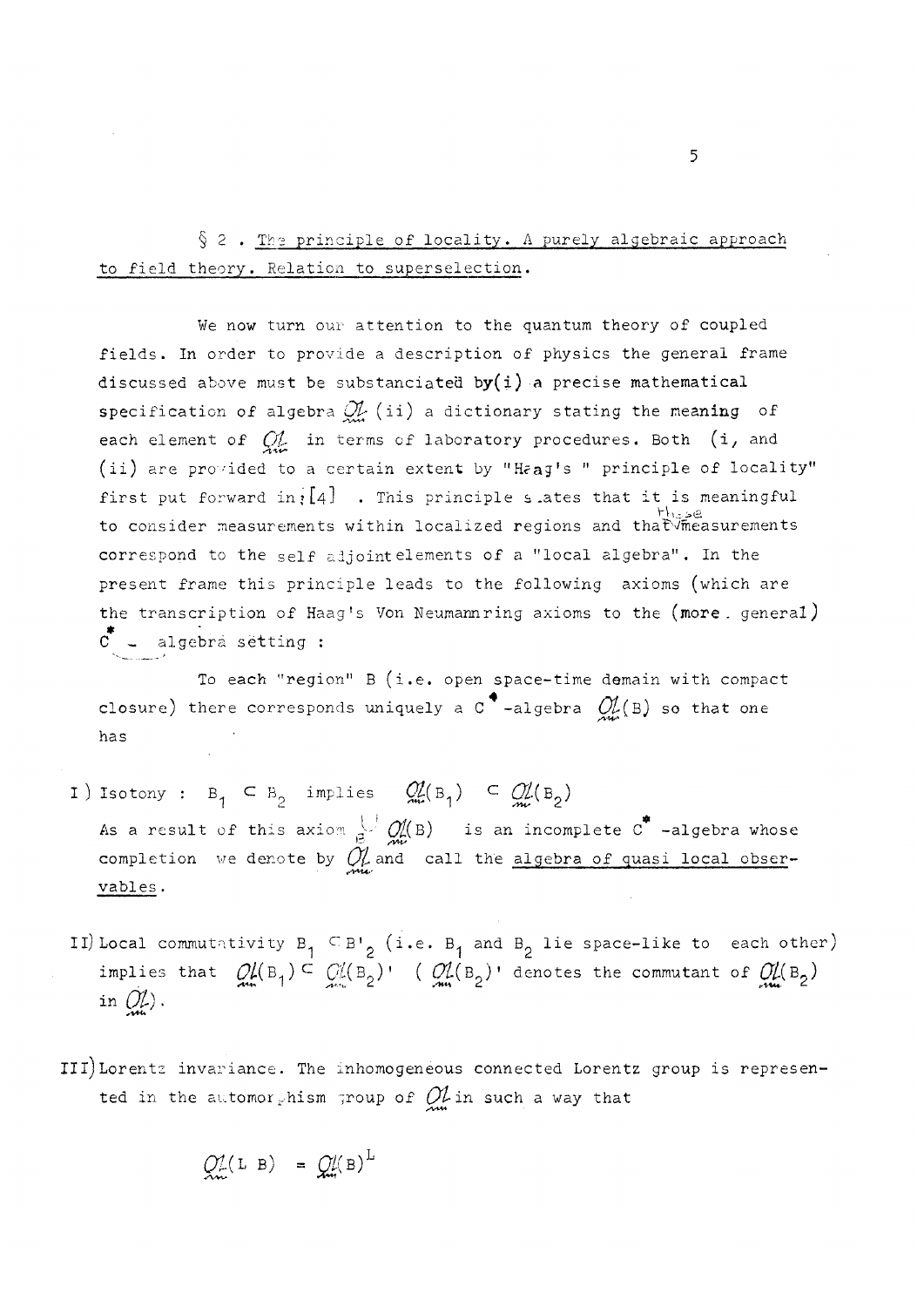(L being a Lorentz transformation, L B is the region resulting from B by applying L,  $A \in \mathbb{C}$   $\rightarrow$   $A^L \in \mathbb{C}$  being the automorphism of  $\mathbb{C}$  induced by L)

These axioms give a partial answer to  $(i)$  and  $(ii)$ .  $(ii)$  is satisfied in as much as all experiments on elementary particles ultimaresult , . . tely in geometric measurements (for instance it will be sufficient for calculating cross sections - see  $[7]$  ). On the other hand it is hoped that a structure theory of axioms i), Ii) and III) and possibly other axioms to be added will give an answer to requirement (i).

Of course one expects that the correspondance  $B\rightarrow O_{k}^{N}(B)$  will have an extension to more general domaint than bounded "regions" in a way similar to what is done in measure theory. A problem of particular interest is the following. Take two domains  $D_1$  and  $D_2$  space like to each other ( $D_1$  and  $D_2$  are or are not bounded regions).  $\mathcal{M}_{1}D_1$  and  $\mathcal{M}_{2}(D_2)$  are then expected to commute as an extension of property Ii). *Let* be the sub C<sup>\*</sup>-algebra of  $\mathcal{Q}'_k$  generated by  $-\mathcal{Q}'_k(\mathsf{D}_1)$  and  $\mathcal{Q}'_r(\mathsf{D}_2)$ . Under which circumstances is  $\overline{dx}$  the direct product of  $\overline{dx}$ (D<sub>1</sub>) and  $\overline{dx}$ (D<sub>2</sub>) in the sense of Turumar**u** [8] ? In particular does one have the property  $Q'_r = Q'_r(D) \otimes Q'_r(D^*)$ ? This would be possible even if  $\mathcal{O}_{\mathcal{L}}^{1}(D)$  and  $\mathcal{O}_{\mathcal{L}}^{1}(D^{1})$  do not give rise to associated factors of type I in certain representations (for this we refer to [9] ). A safer conjecture is that  $\mathcal{Q}_\mu^1(D_1)$  and  $\mathcal{Q}_\mu^1(D_2)$  "combine tensorially" when the causal shadows of  $D_1$  and  $D_2$  have disjoint closures so that "contact effects" are excluded.

It is important to realize that the definition of  $Q'_k$  excludes from it the "global quantities" like the total energy, the total charge from it the "global quantities" like the total energy, the total charge

etc • Neither are the Lorentz automorphisms  $L \rightarrow A^L$  implementable by elements of  $\mathcal{O}_k^j$ since a Lorentz transformation is a global operation (in other words the Lorentz automorphisms are outer automorphisms). The distinction between local and global quantities is particularly striking in connection with superselection rules. Let  $R^k_k$  be the "superselection Sectors" of standard field theory invariant under all operators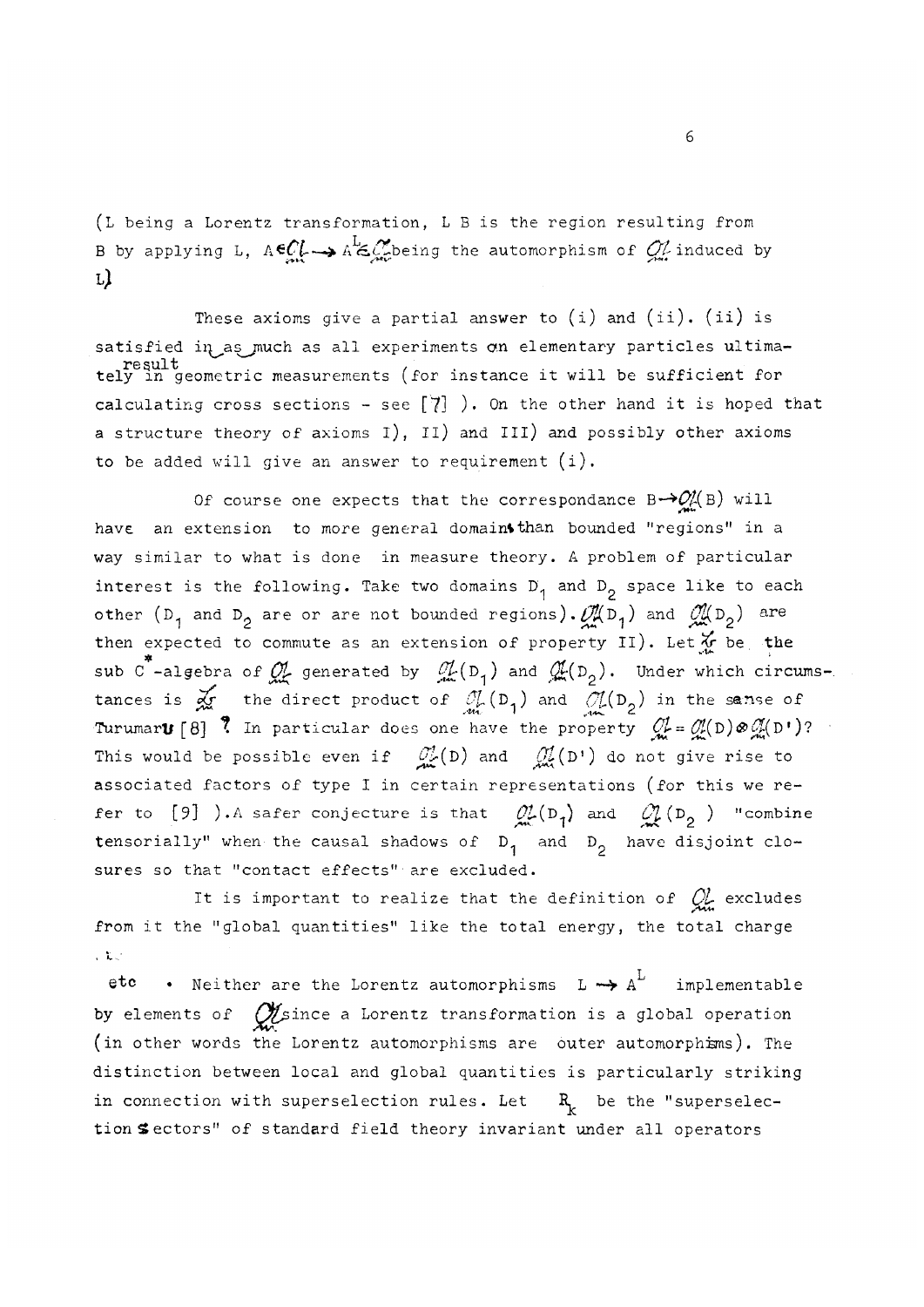of the theory. The algebra  $\mathcal{Q}_{\mathcal{H}}$  will have a  $\ast$ -representation  $R_{\mathbf{k}}$  on each.  $\mathcal{B}_{1r}$ , the direct sum of which is the faithful representation usually considered in field theory. A simple physical argument shows that the representations  $R^2_k$  are all mutually physically equivalent : any density matrix on a given sector can be simulated with arbitrary accuracy by a density matrix in any other preassigned sector by adding to the system which it describes some particles or antiparticles in a remote portion of space-time so as to compensate appropriately the value of the superselecting quantities. We thus come out with the conclusion that all representations  $R^k_k$  are faithful, each of them taken separately being a complete description of physics. The direct sum of the  $R_{k}$ has a umformly closed range since  $\mathcal{O}_{L}^{t}$  is a  $C^{*}$ -algebra. It is important to realize that it is not weakly closed and that its weak closure contains the global operators : we know that we obtain the weak closure by taking the double commutant. Now the  $R^{\text{}}_k$  being irreducible and mutually inequivalent the commutant of their sum consists in all bounded linear combination of the projectors  $P_k$  on the  $\mathcal{B}_k$  . So the bicommutant consists in the direct product of all full operator rings  $\ell(\mathcal{B}_{k})$ on the different  $\mathcal{B}_k$  and so contains all the operators of the standard theory - but it has no interesting algebraic structure.

Note that the algebra  $\alpha$  in NGCR in the sense of Glinn [10] since it has many irreducible non equivalent faithful representations. According to R.V.Kadison in [11] the set of those representations has then the power of continuum. What singles out the discreteset of 'Bupergeleotion sectors ?'  $\rightarrow$ Perhaps the requirement that the Lorentz automorphisms should be implementable by unitaries on the representation spaces.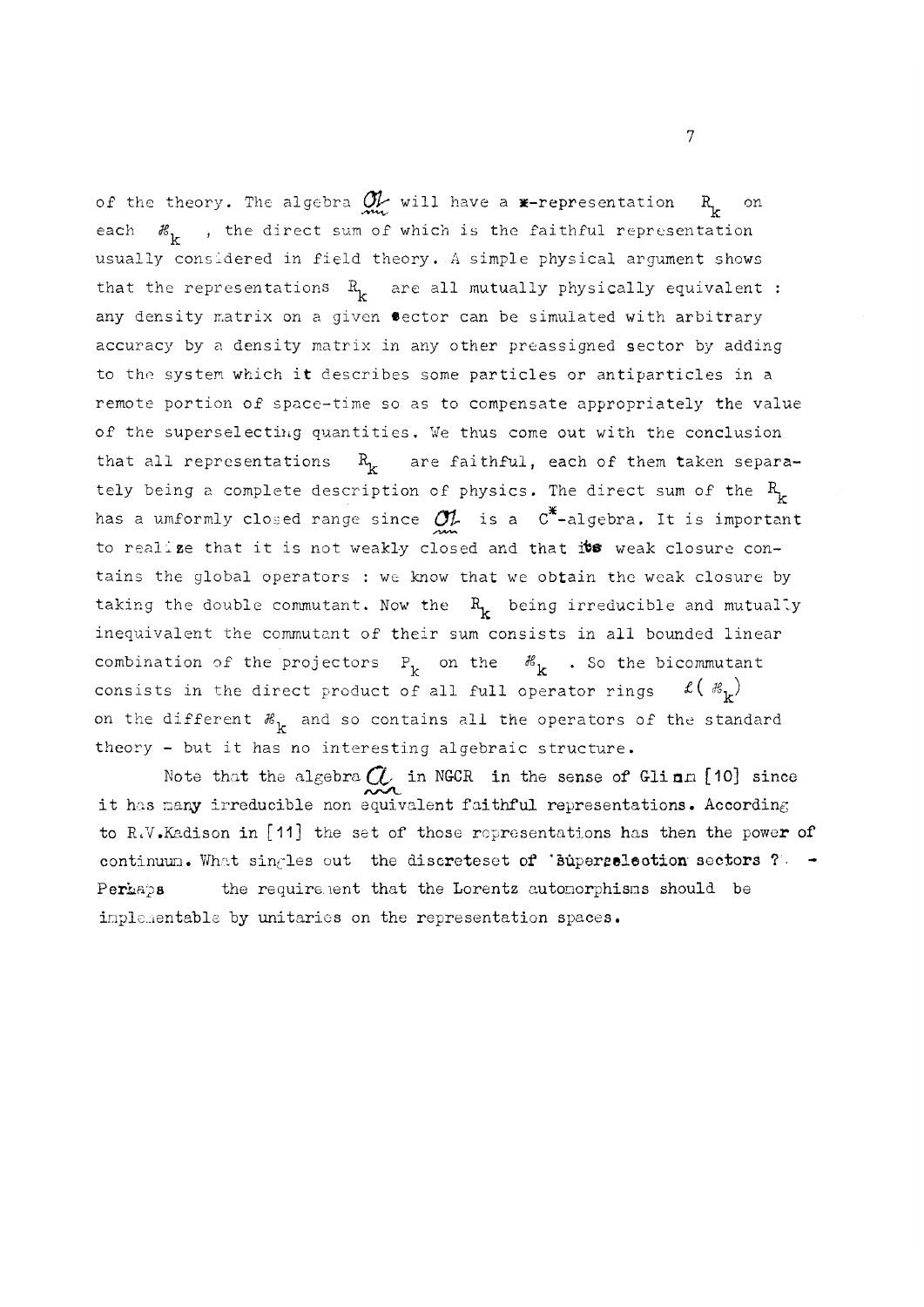## $§ 3 - C^*$ -algebra formalism versus theory of local Von Neuman

algebras. We shall now briefly discuss the relation of the present formalism to the theory of local Von Neumann algebras  $[4]$  ,  $[5]$  ,  $[12]$ ( for brevity we refer to those formalisms respectively as the  $C^*$ -theory and the  $W^*$ -theory). The  $W^*$ -theory was originally stated in terms of a \*-representation on a Hilbert space. However, nothing prevents from considering the local Von Neumannalgebras as abstract algebras : the axioms of the  $w^*$ -theory are then obtained by replacing in axioms I), II), III) above the local  $C^*$ -algebras  $\mathcal{O}_k^{\mathcal{U}}(B)$  by local Von Neumann algebras  $\mathcal{R}(\mathbf{B})$  (writing Von Neumannalgebra for  $\mathbf{C}^*$ -algebra wherever the word occurs). Note that the theory thus obtained is, like the  $C^*$ -theory, purely algebraically defined since the strongest topology of a Von Neumn algebra is determined by the algebraic structure alone (its continuous linear forms being differences of normal positive forms). Consider a **\*-representation** R of the C<sup>\*</sup>-theory and put  $\mathcal{R}(B) = \overline{R(gL(B))}$  where the bar denotes the closure in the strongest topology of operators. If R is such that the Lorentz automorphisms are continuous in the strongest topology of operators, they can be extended to the  $Q(B)$  which will then fulfill the axioms of the  $W^*$ -theory. In  $\forall x$  case, under what conditions will two x-representations R and R' of the  $\sigma^*$ -theory thus lead to \*-representations of the same  $W^*$ -theory ? If and only if for each re-«  $t_{\rm s}$  is an extent at the same W  $\frac{M}{M}$  (s)) if  $\frac{N}{M}$  (s)) which respects the same  $\frac{M}{M}$ ne is extendable to  $x$ -automorphisms  $R(\partial U(B)) \leftrightarrow R'(\partial U(B))$  (the bars ne is the issue of an  $\mathcal{A}$  and  $\mathcal{A}$   $\mathcal{A}$  ( $\mathcal{A}$ ) is a proportional definition of  $\mathcal{A}$ denote closures in the strongest topologies respectively defined by R and  $R'$ ). This can be expressed by requiring that  $R$  and  $R'$  be <u>locally</u> quasi equivalent in the sense that their restriction to all local algebras and Represent and the sense that the requirement to and require anyone  $\frac{1}{2}$ we do not yet understand the role played by local quasi equivalence in field theory. A comparison of the different superselection sectors with respect to charge in free fermion field theory under this angle would be desirable as a first exploration in this connection.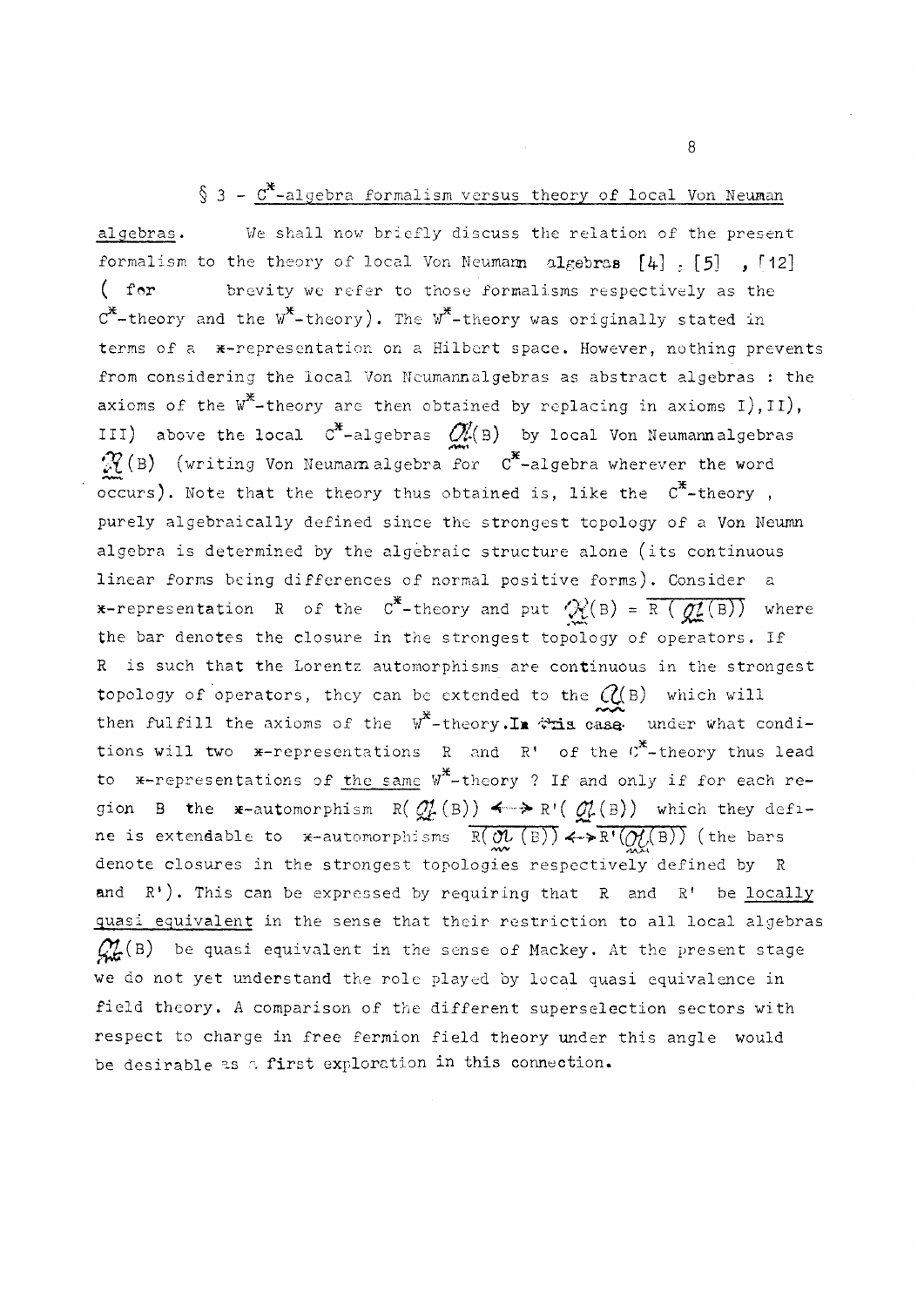- [1] R. Haag and An algebraic approach to field theory (to be published) D. Kastler
- [2] I.E. Segal Postulates for general quantum mechanics (Ann. of Math 48 p.930 (1947)
- [3]  $J.M.G.$  Fell The dual spaces of  $C*$  algebras (Trans. Amer. Math. Soc. 94 *,* (I960) p.365)
- [4] R. Haag Discussion des "axiomes" et des propriétés asymptotiques d'une théorie des champs locale avec particules composées (Colloques Internationaux du C.N.R.S. - Lille 1957 p.151)
- [5] H. Araki Zurich mimeographed lectures (1962)

A lattice of Von Neumann Algebras associated with the Quantum Theory of a free Bose field (to be published)

Von Neumann algebras of local observables for free scalar field (to be published)

- [ 6 ] H. Borehers The vacuum state in Quantum Field Theory R. Haag (Nuovo Cimento 29 p.148 (1963))
	- B. Schroer
	- B. Schroer Fortschritte der Physik (1963)
- [7] R. Haag Quantum Field theory with composite particules and asymptotic conditions (Phys. Rev.  $112 p.669$  (1958))
- [8] T. Turumaru On the direct product of operators algebras I and II (Tôhoku Mathematical Journal  $\underline{4}$  (1953) p.242-251, 5  $(1953)$  p. 1-7)
- [9] A. Guichardet to be published
- [10]  $J_e$  Glimm Type I C\* algebras (Am. Math. 73 (1961) p.572)
- [11] R.V. Kadison States and representations (Transl. Amer. Math. Soc.  $103$  (1962) p.304)
- [12]  $R_{\bullet}$  Haag Postulates of quantum field theory (Journal Math. Phys.<br>B. Schroer  $\qquad$  3  $p.248$  (1962))  $\text{5} \text{ p.248 (1962)}$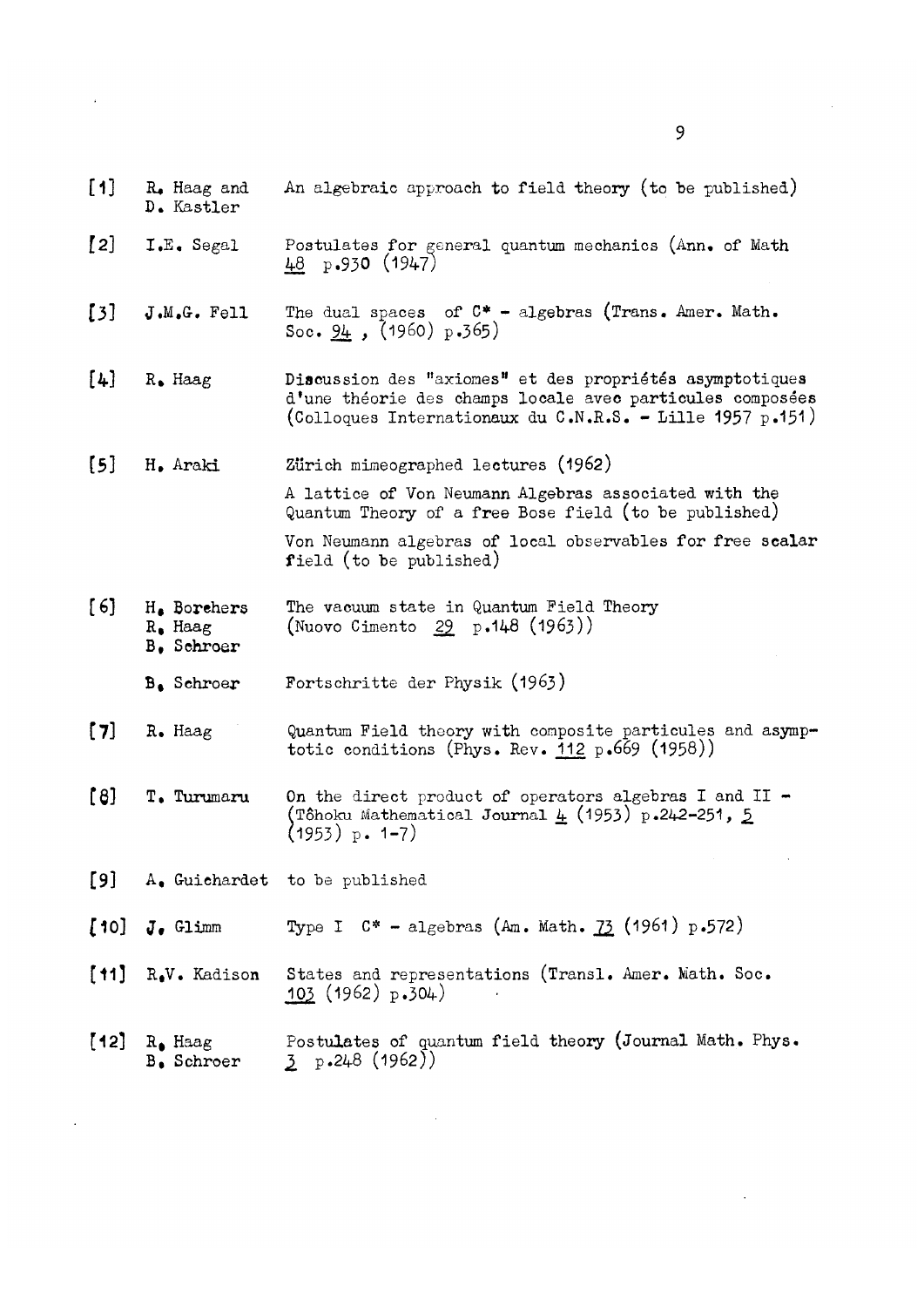#### MATHEMATICAL APPENDTX<sup>1)</sup>

Preorder relation. A relation  $\mathbf{x} \propto \mathbf{y}$  between the elements of a  $\mathbf{s}\in\mathbb{C}\mathcal{H}$  is called a <u>preorder relation</u> if Алл

 $\alpha$ )  $x \ll y$  and  $y \ll z$  implies  $x \ll z$  for any  $x, y, z \in \mathbb{R}$ (3)  $x \propto x$  for all  $x \in \partial \mathbb{R}$ 

Note that it is not required that the preordering be total, i.e., that given any two  $x,y \in \mathcal{M}$  they be preordered (that  $x \leq y$  or  $y \leq x$ ).

Order relation. A preorder relation  $\infty$  is called an order relation if one has the additional condition

 $\gamma$ ) x  $\ll$  y, y  $\ll$  x imply that x = y (that x and y be identical).

Given any preorder relation  $\lt \circ$  on a set  $\widetilde{M}$  and defining  $x \sim y$ to mean that  $x \propto y$  and  $y \propto x$  one gets an equivalence relation called the equivalence associated with the preordering  $\alpha$  One sees immediately that the preorder relation  $\propto$  induces an order relation on the set/ $\mathcal{N}_{\text{c}}$  of equivalence classes of  $\bigcirc$  modulo  $\sim$ . This is called the quotient ordering of the preordering  $\propto$  .  $^{\star\star\star}$ 

Join and Meet. Let  $\Diamond\Diamond$  be <sup>a</sup>n ordered set (a set equipped with an order relation,  $\prec$  ). One says that the element  $a \in \mathbb{N}$  is the <u>join (meet</u>) of a subset  $\mathbf{A} \in \mathbb{N}$  if /пл.

i)  $x \propto a$  (a  $\lt x$ ) for all  $x \in \mathcal{X}$ 

ii) any  $b \in \mathbb{C}$  with the same property (x  $\propto$  b (b  $\propto$  x) for all  $\lambda \in \mathcal{H}$  to smarter (greater) than  $\alpha$ . The condition  $\gamma$ ) implies the uniqueness of the join (meet) if it exists. The Joint (meet) of  $f \in \text{MO}$  are respectively denote a by  $\forall x \in \text{MO}$  x).  $x \in \mathbb{R}$ 

<sup>1)</sup> The material contained in this appendix is borrowed from G.Birkhoff, Lattice Theory Amer.Math.Soc.Colloqu.Pub.Chap.I,III and IV and from the above quoted article by J.M.G. Fell.We express Fell'sresults in a lattice theoretic language and give some variants of his theorems useful for our purposes.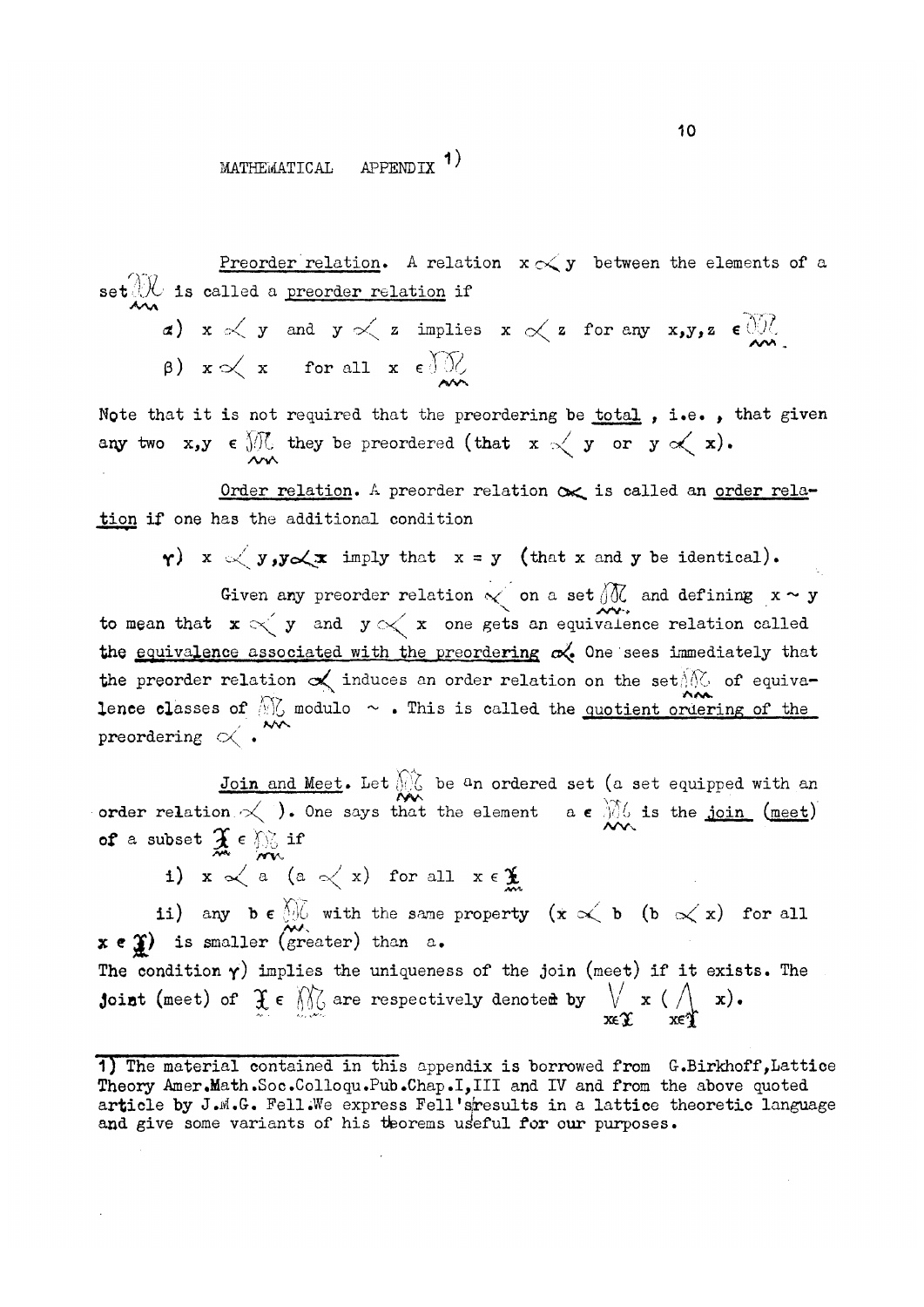They are sometimes called  $1.u.b.(g.1.b.)$  of  $J.$ 

Lattice An ordered set  $\frac{1}{2}$  is called a <u>lattice</u> if all its finite subsets  $\mathcal X$  have a joint and a meet in  $\mathcal M_0$  . If this is the case for all subsets  $\mathcal{F}$  without restriction  $\mathcal{W}$  is called a <u>complete lattice</u>.

Lattice theoretic closure operation.Let M be an arbitrary set and  $\emptyset\emptyset$  be the collection of all the subsets of M.  $\emptyset\emptyset$  is a complete lattice for the ordering  $C$  defined by the inclusion of subsets, the joint (meet) being the set-theoretic union (intersection). We now defire a lattice theoretic closure operation on  $\mathbb{M}$  to be the assignment to each subset  $X \subset M$  of another subset  $\mathbb{X} \subset \mathbb{M}$  , called its (lattice theoretic ) closure, in such a way indi

- 1)  $X_1, X_2 \subset M$ ,  $X_1 \subseteq X_2$  implies  $\overline{X}_1 \subset \overline{X}_2$
- 2)  $X \subseteq \overline{X}$  for each  $X \subseteq M$
- 3)  $\overline{X} = \overline{X}$  for each  $X \subset M$

A subset  $X \subset M$  (element  $X \in \mathcal{Y}(G)$  is said to be closed if  $X = X \cdot X \subset M$ is closed if and only if it is the closure  $\bm{\mathsf{Y}}$  of some  $\bm{\mathsf{Y}}\subset\bm{\mathsf{M}}$  . The closed subsets of M constitute a subcollection  $\hat{y}$  of  $\hat{y}$ , ordered by  $\subseteq$  and it is not different to them that  $\hat{y}'$  is a serminary left and it is not different to the serminary define not difficult to show that  $\frac{1}{2}$ , is a complete lattice with the following defi-\* nition of joins and meets :

$$
\frac{1}{x} \sum_{x=1}^{x} x = \frac{1}{x} \sum_{x=1}^{x} x
$$

Given the closure operation  $X \rightarrow X$  on  $\mathcal{U}_\mathcal{L}$  , if we define the  $r$ elation  $X \leqslant Y$  for  $X, Y \in M$  to mean that  $X \subseteq Y$  (or equivalently  $X \subseteq Y$ ) we get a preorder relation on  $\mathbb{M}$  whose associated equivalence relation is  $\overline{X} = \overline{Y}$ . The set of the corresponding equivalence classes of  $\frac{1}{2}$ , equipped with the quotient ordering of the preordering  $\sim$  is then isomorphic (as a complete lattice) with the above considered collection  $\mathcal{M}$  of closed subsets *of*  $\frac{1}{2}$ .

Examples of lattice theoretic closure operations : the linear  $\rightarrow$ or the convex-closure in  $*$  linear space ; the topological closure in a topolo-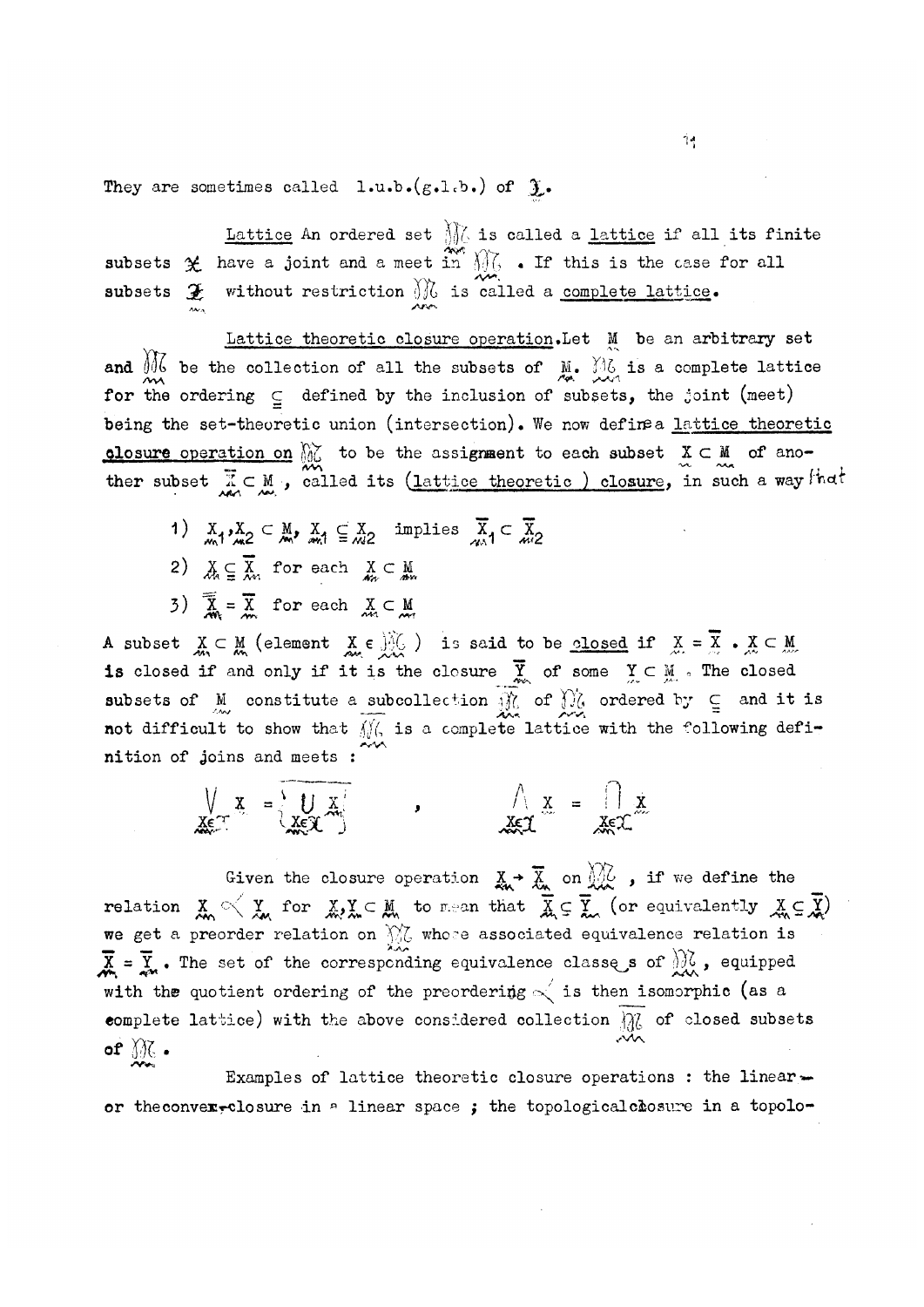gical space. A standard way of generating a closure operation on  $\mathcal{W}_0$  is to start from a symmetric binary relation between the points of  $M_{\textrm{c}}$  (which we will write  $x \leftrightarrow y$  ), define as the "polar" of a subset  $X \subset M$  the collection of points of  $\stackrel{M}{\leadsto}$  which fulfil the relation  $\leftrightarrow$  with all the points of  $\stackrel{X}{\leadsto}$  :

$$
\underset{m}{X}^{\prime} = \{ x \in \underset{m}{M} \mid x \leftrightarrow y \quad \text{for all } y \in \underset{m}{X} \}
$$

and put  $X = (X')' = X''$ . Examples of physical interest :

a) Take for  $M$ , the Minkowski space of special relativity and for  $x \leftrightarrow y$  the circumstance that x and y be space-like to each other.  $X'$  is then the region of  $M_{\text{av}}$  lying space-like to the region  $\frac{X}{2M}$  and  $\frac{X''}{M'}$  is the "local olosure" of  $X_{\bullet}$ .

b) Take for  $M_{\text{max}}$  a \*-algebra (e.g., of operators) and define  $X^{\text{I}}$  as the commutant of the set  $X \subset M$ .  $X^n$  is the bicommutant of  $X_n$ . For the case of a \*-algebra  $\frac{X}{M}$  of U) unded linear operators on a Hilbert space containing the unit, the closure operation  $X \rightarrow X''$  is the same as the topological closure in the weak operator topology. The parallelism of examples a) and  $b$ ) is one of the appealing features of the local-ring approach to field theory.

The preceding method for generating closure operations on  $M_{\star}$ can be somewhat generalized by considering a binary relation  $x \leftrightarrow \varphi$  between the  $x \in$  Mand the elements on of some other set  $N$  . The repective "polars" of the subsets  $X \subset M$  and  $\phi \subset N$  are defined as the subsets  $X \subset N$  and  $\delta$ <sup>+</sup>  $\subset$  N and  $\sigma$  by  $\begin{array}{c} \begin{array}{c} \text{if } \mathbf{w} \\ \text{if } \mathbf{w} \end{array} \end{array}$ 

 $\mathcal{X} = \{ \varphi \in \mathbb{N} \mid X \leftrightarrow \varphi \text{ for all } X \in \mathcal{Y} \}$  $\Phi^T = \{ x \in M \mid x \leftrightarrow \phi \text{ for all } \phi \in \Phi \}$ 

One easily sees that  $X \subset X$ , and  $\Phi \subset \Phi$ , imply respectively  $X_i \subset X$  and  $\Sigma_i \subset \mathcal{L}$  and that one has  $((X_i)') = X$ ,  $((\mathcal{L}^*)')' = \mathcal{L}$  for arbitrary  $X \subseteq M$ ,  $A \subseteq N$ . It results that the operation  $X \rightarrow (X')$  consisting of taking the bipolar of X c M is a lattice theoretic closure operation on *QOL •*  Example : let  $N$  be a Banach space,  $M$  its topological dual space and define  $x \leftrightarrow \varphi$  to mean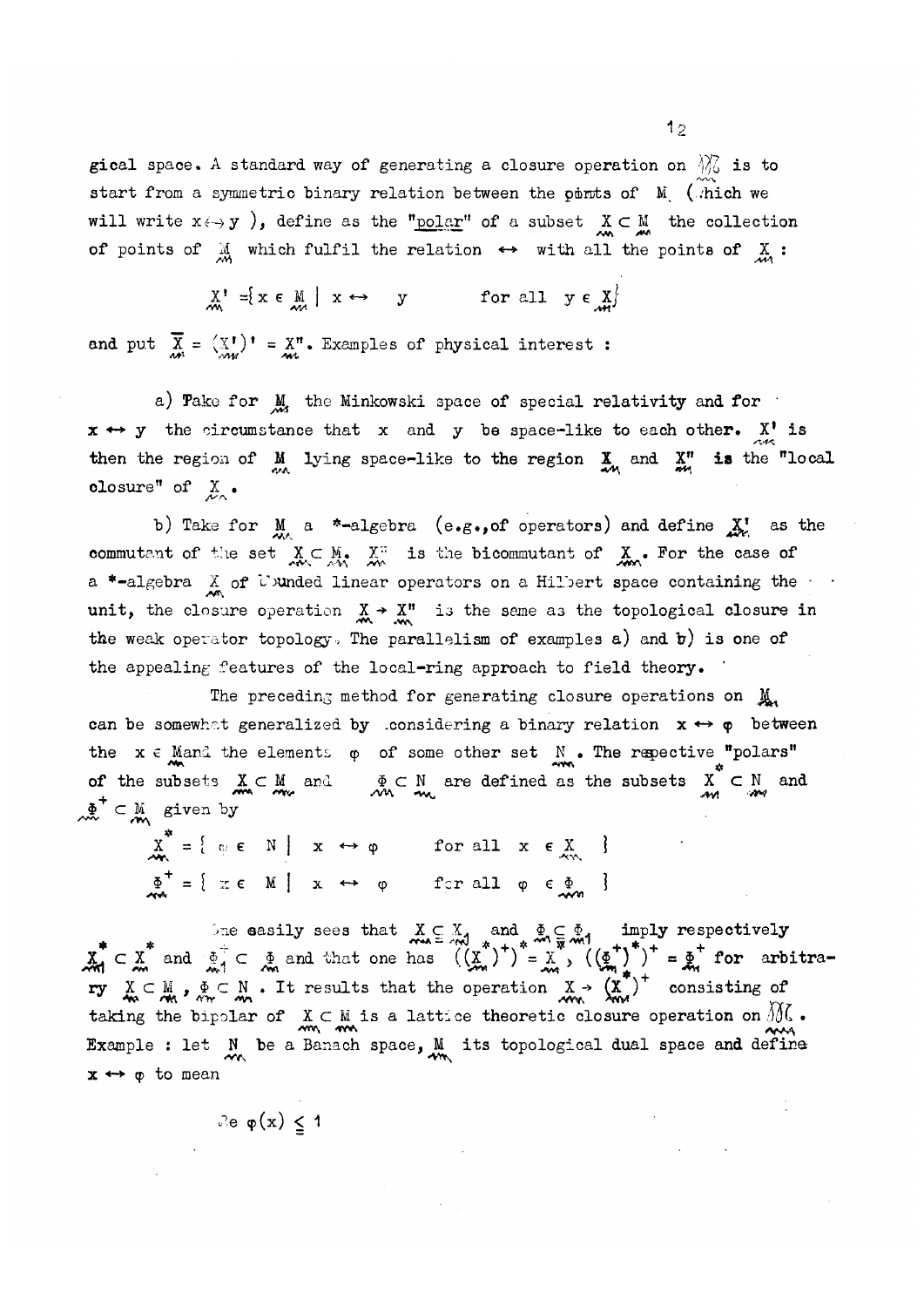It is a well known theorem of Mackey that  $(\underline{x}^*)^+$  coincides with the topological closure in the weak topology of  $M_{\bullet}$  (with respect to  $N_{\bullet}$ ) of the convex hull of  $X \cup \{0\}$ . This result is at the origin of the equivalence theorem discussed in the next .section., on which hinges the notion of physical equivalence of representations.

### Weak containment and work equivalence of representations.

Let  $Q$  be a  $c^*$ -algebra with or without unit and let us denote by Rep( $Q$ ) the collection of all its (continuous \*) representations. We shall define on the subsets of Rep( $Q$ ) (the sets of representations of  $Q$ ) a preorder relation characterizing their being altogether more or less faithful. Let us first, for a single representation S of  $\mathbb{Q}_q$ , denote by  $\mathcal{E}(S)$  its representation space, by  $Ker(S)$  its kernel (i.e., the set of all elements of  $\bigcap_{n=0}^{\infty}$  with vanishing representatives in S ) and by  $\chi_n(s)$  the collection of all  $\mathcal{M}$ <br>crootetion values in S or all the vectors  $\mathcal{U} \in \mathcal{P}(S)$  (considered as positive expectation values of the vectors  $\int_{r}^{*}$  of  $\int_{r}^{*}$  of  $\int_{r}^{*}$  of  $\int_{r}^{*}$  (i) Novt  $\frac{1}{\sqrt{N}}$ considering a set i € Rep((. 0 ) of representations of Uj , we define its  $k$  $\frac{100 \text{ m/s}}{40}$  and  $\frac{100 \text{ m/s}}{40}$  and  $\frac{100 \text{ m/s}}{40}$  and  $\frac{100 \text{ m/s}}{40}$  $\alpha$  and denote the set of all representations  $\alpha$  and  $\alpha$  representations  $\alpha$  $\frac{1}{2}$  whose kernels contained to probabilities in the set of elements  $\frac{1}{2}$ City with value of SCI six of CO set of Constant of Set of Set of Set of Set of Set of Set of Set of Set of Set of Set of Set of Set of Set of Set of Set of Set of Set of Set of Set of Set of Set of Set of Set of Set of Se  $\mathbb{R}$  by a sensor which see the constant to  $\mathbb{R}$  send to  $\mathbb{R}$  send the sensor  $\mathbb{R}$ . all  $\frac{1}{\sqrt{N}}$ and that the operation  $\mathcal{A} \to \text{HK(A)}$  is a lattice-theoretic closure operat

 $\frac{1}{2}$ and the operation  $\mathcal{L} = \mathcal{L} \mathcal{L}$  and  $\mathcal{L} = \mathcal{L} \mathcal{L} \mathcal{L}$ a preorder relation on those subsets by setting the

Definition Given two sets of representation By contained in  $\pi$  and write  $d \propto \pi$  if HK(d)c HK ( $\sigma$ ).  $\delta$ and  $\tilde{\kappa}$  are said to be weakly or physically equivalent if  $HK(d)$  =  $HK(\tilde{\kappa})$ .

and are said to weakly or physically equivalent if  $\mathcal{L}(\mathcal{A})$  =  $\mathcal{L}(\mathcal{A})$ It should be obvious that requiring  $\tilde{m} = m$  ,  $\tilde{m}$  $x_0 = \frac{4N}{N}$  Sed  $\frac{8e}{N}$  =  $\frac{1}{2}$  exceptions of  $\frac{1}{2}$  exceptions of  $\frac{1}{2}$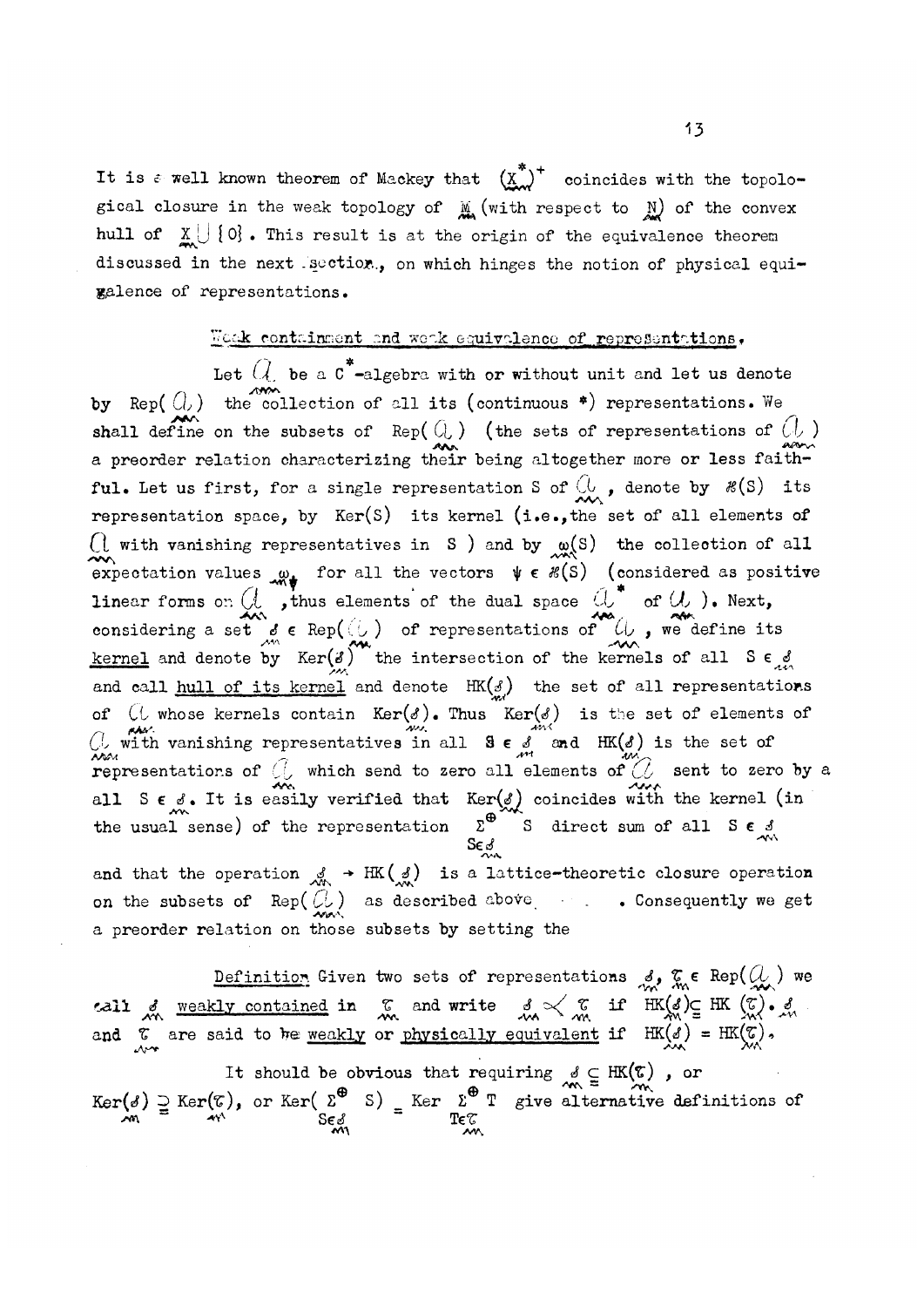the relation  $S \propto \mathbb{C}$ . This relation means that the elements of  $C \subset \mathbb{C}$  with va $\bullet$ nishing representatives in all representations Te  $\frac{v}{\lambda w}$  have a fortiori vanishing representatives in all representations  $S \in \mathcal{A}$ . We can thus express it by saying that taken all together the representations of  $\frac{d}{dx}$  are less faithful than those of  $\frac{C}{m}$  -- or that  $\frac{C}{m}$  is better separated by the  $T \in \frac{C}{m}$  than by the S  $\epsilon$   $\frac{d}{dx}$  in the sense of the separation of its elements by their values in some representations.

in some representations.  $n \in \mathbb{R}$ , d  $\infty$   $\mathbb{R}$  simply means  $\text{Ker}(S) \subset \text{Ker}(\mathbb{T})$ , i.e., that S is less faithful than T. In this case we write  $S \propto T$ ,  $\propto$  being now a preordering of the (single) representations.

Now let us shift our attention from the representations to the corresponding subsets  $n(S)$  of  $G$ . For an arbit subset  $X \in \mathbb{C}$ , we denote by  $\overline{R_{X}^{*}} \{ X \}$  ( $\overline{R_{S}} \{ X \}$ ) the closure in  $\begin{array}{ccc} \mathbf{m} & \mathbf{m} & \mathbf{w} \\ \mathbf{m} & \mathbf{m} & \mathbf{w} & \mathbf{m} \end{array}$ <br>the weak topology of  $\mathcal{A}$  of the convex bull (resp. the linear bull) of X Tt is immediate that  $\widetilde{X}$  only  $\widetilde{X}$  and  $\widetilde{Y}$  alim  $\widetilde{Y}$ , define latticentheoretic It is immediate that X conv *\j\* and Y lim {Y] define lattioe<\*bheoretie closure of the sexeral variants displays a parallelism between those closure of tions performed on the subsets  $\omega(S)$  of the dual  $\sum_{i=1}^{n}$  of  $\alpha$  and the bullkernel closure operation mentioned before. Precisely one has the

kernel closure operation mentioned before.-Precisely one has the Theorem **1 c** any two sets  $\theta$ <sup>9</sup>  $\theta$  or representations of  $\theta$  and the rorrowing are equivalent (we recall that  $\frac{1}{m}$  and  $\frac{1}{m}$  denote. respectively the unit ball and the unit sphere of  $\alpha^*$ )

a) 
$$
\frac{d}{dx} \propto \frac{\sigma}{m}
$$
  
\nb) for each  $S \in \mathcal{S}$   $\omega(S) \subseteq \overline{\lim} \{ \frac{1}{T \epsilon_{\infty}^{C}} \omega(T) \}$   
\n $\gamma$ ) for each  $S \in \mathcal{S}$   $\omega(S) \subseteq \overline{\mathrm{conv}} \{ \frac{1}{T \epsilon_{\infty}^{C}} \omega(T) \}$   
\n $\delta$ ) for each  $S \in \mathcal{S}$   $\omega(S) \sqrt{2} = \overline{\mathrm{conv}} \{ \frac{1}{T \epsilon_{\infty}^{C}} \omega(T) \} \sum_{m} \}$   
\n $\epsilon$ ) for each  $S \in \mathcal{S}$   $\omega(S) \sqrt{2} = \overline{\mathrm{conv}} \{ \frac{1}{T \epsilon_{\infty}^{C}} \omega(T) \} \sum_{m} \}$   
\n $\epsilon$ ) for each  $S \in \mathcal{S}$   $\omega(S) \sqrt{2} = \overline{\mathrm{conv}} \{ \frac{1}{T \epsilon_{\infty}^{C}} \omega(T) \} \}$   
\n $\beta$ )  $\overline{\lim} \{ \frac{1}{S \epsilon_{\infty}^{C}} \omega(S) \} = \overline{\lim} \{ \frac{1}{T \epsilon_{\infty}^{C}} \omega(T) \} \}$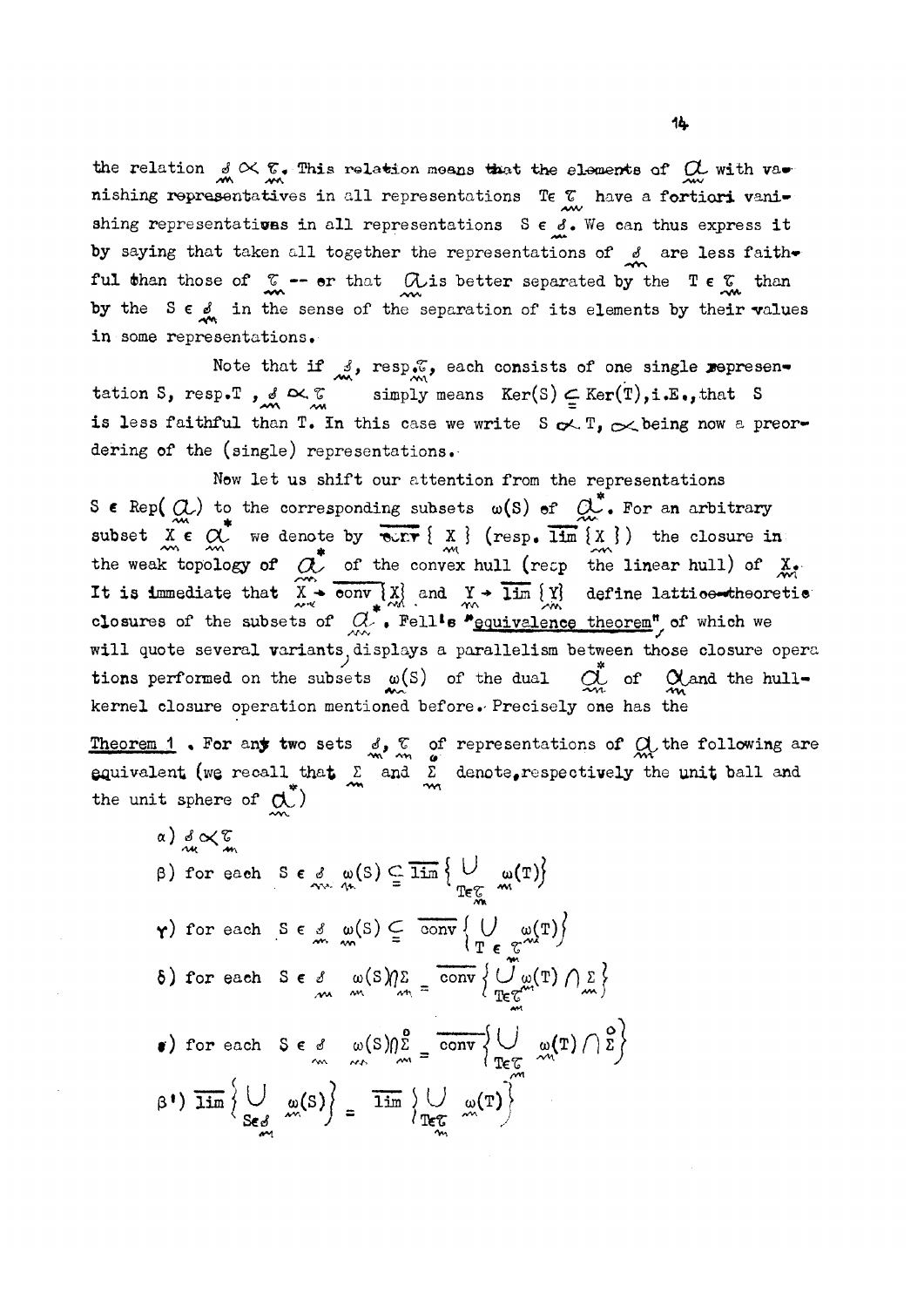$$
\gamma^{\dagger}) \overline{\text{conv}}\left\{\bigcup_{S \in \mathcal{L}} \omega(S)\right\} \subseteq \overline{\text{conv}}\left\{\bigcup_{T \in \mathcal{L}} \omega(T)\right\}
$$
  
\n
$$
\delta^{\dagger}) \overline{\text{conv}}\left\{\bigcup_{S \in \mathcal{L}} \omega(S) \cap \Sigma\right\} \subseteq \overline{\text{conv}}\left\{\bigcup_{T \in \mathcal{L}} \omega(T) \cap \Sigma\right\}
$$
  
\n
$$
\epsilon^{\dagger}) \overline{\text{conv}}\left\{\bigcup_{S \in \mathcal{L}} \omega(S) \cap \Sigma\right\} \subseteq \overline{\text{conv}}\left\{\bigcup_{T \in \mathcal{L}} \omega(T) \cap \Sigma\right\}
$$

The equivalence of the primed and unprimed statements results  $\mathcal{V}$ from property  $3$ ) of the closure operations conv,  $\overline{lim}$ . The primed statements manifestly define a preordering. To show the equivalence of  $\alpha$ ),  $(\beta)$ , $\gamma$ ), $\delta$ ) one can first reduce them to the case of the single representations

$$
S_1 = \frac{\sum \theta}{\sum \theta} \quad S \quad \text{and} \quad T_1 = \frac{\sum \theta}{\sum \theta} \quad T_y \text{viz} \quad :
$$

$$
\alpha_1^3 S_1 \propto T_1 \text{ or } \ker(S_1) \supseteq \ker(T_1)
$$
  
\n
$$
\beta_1) \underline{\omega}(S_1) \subseteq \overline{\lim} {\{\underline{\omega}(T_1)\}}
$$
  
\n
$$
\gamma_1) \underline{\omega}(S_1) \subseteq \overline{\text{conv}}{\{\underline{\omega}(T_1)\}}
$$
  
\n
$$
\epsilon_1) \underline{\omega}(S_1) \underline{\Sigma} \subseteq \overline{\text{conv}} {\{\underline{\omega}(T_1) \cap \Sigma\}}
$$

(note that conv  $\{ U \mid \omega(S) \cap \Sigma \} = \text{conv } \{ \omega(\Sigma^{\bullet} \mid S) \cap \Sigma \}$ ,  $\omega(\Sigma^{\bullet} \mid S)$  being even  $S \in \mathcal{E}$   $S \in \mathcal{E}$   $S \in \mathcal{E}$  $~\sim$  0  $~\sim$  0  $~$ contained in the uniform closure of the convex hull of the  $\omega(S)$ ). The  $\Sigma$ -version of Theorem 1 (statements  $\epsilon$  ) and  $\langle t^{\dagger} \rangle$  ) on the other hand results from the fact that if K is a cone in  $\mathbb{C}^n$ ,  $y \in \Sigma \cap K$  and  $\varphi \in \Sigma$  imply  $\varphi \in \Sigma \cap K$  . Finally the equivalence of  $\alpha$ <sub>1</sub>)...  $\delta$ <sub>1</sub>), using the fact that the range of the representation  $T<sub>1</sub>$  is itself a representation, reduces to the basic:

**Theorem.** For a concrete  $C^*$ -algebra  $R$  of operators on a Hilbert space the convex hull of  $\omega(R)$  (resp.  $\omega(R)$ n  $\Sigma$ ) is dense in  $R^{*+}$  (resp.  $R^{*+}$ n  $\Sigma$ ). This theorem directly results by applying Mackey's theorem mentionned at the end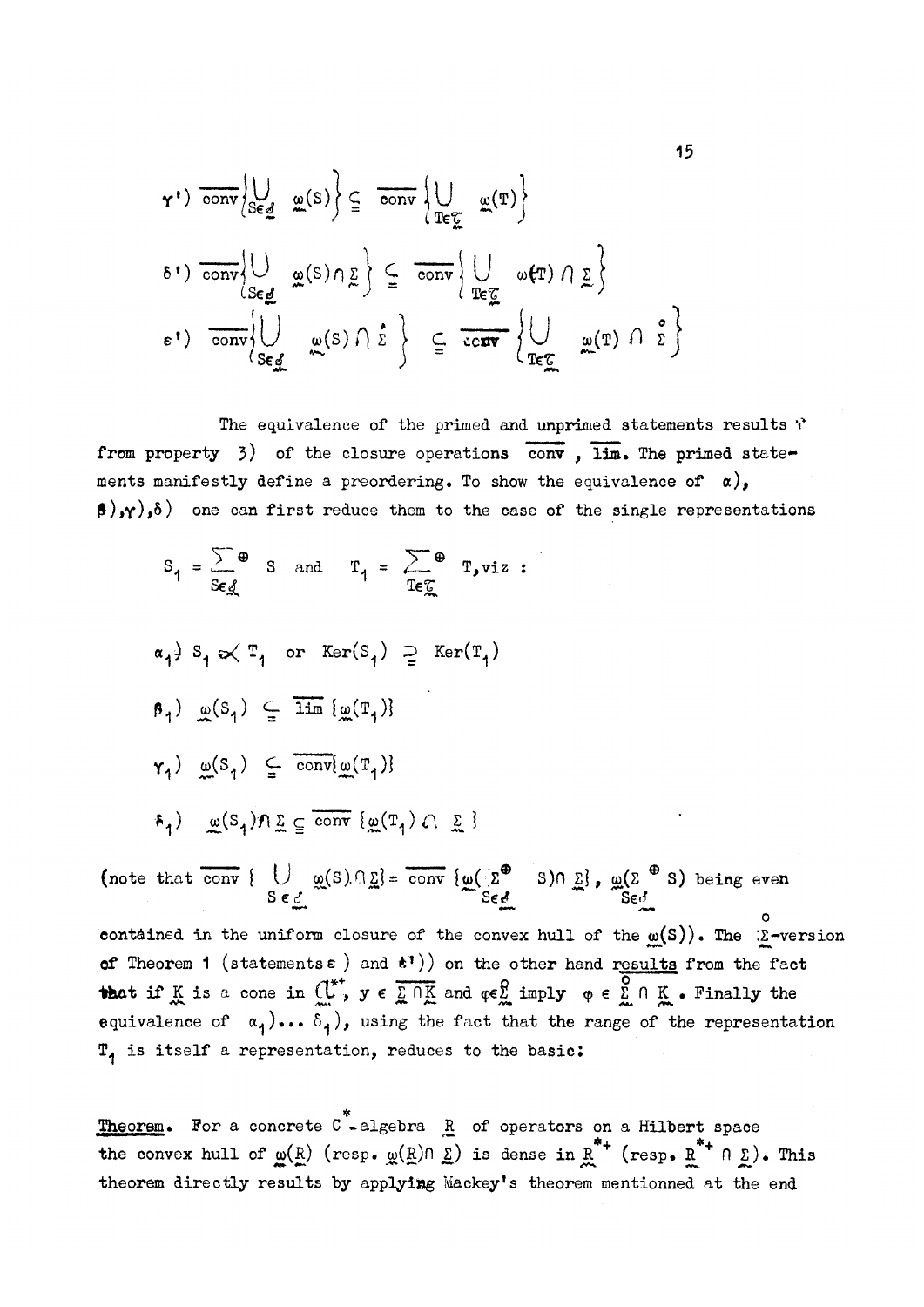$\text{pargraph}$   $\longrightarrow$ of the last/ to the subset  $X = \omega(R) \cap \Sigma_R$  of R equipped with the weak R-topology (the bipolar of X is easily seen to be R  $n \Sigma_{\rm p}$ ) and noting that for any cone  $K\subset\mathbb{C}^{\top}, \Sigma\cap$  conv  $\{K\}$  = conv $\{\Sigma\cap K\}$  and  $\tilde{\Sigma}\cap$  conv $\{\tilde{K}\}$  =conv $\{\Sigma\cap K\}$ 

The general equivalence theorem discussed so far is, from the physical point of view, a result on density matrices. The following specializations apply directly to state vectors :

Theorem 2. Let S  $\epsilon$  Rep( $\mathcal{U}$ ) be cyclic with cyclic vector  $\psi$  and let 7cRep *(Cl)m'S o^X* (i»e»> the set consisting of the single representation S  $\overline{\textbf{i}}$  s weakly  $\overline{\textbf{c}}$ is weakly contained *±nV)* if and only if

$$
\omega_{\psi} \in \overline{\text{conv}} \{\downarrow\} \omega(\mathbf{T}) \} \quad (\text{or } \overline{\text{lim}} \{\downarrow\} \omega(\mathbf{T})\})
$$

This theorem results from Theorem  $\cdot$  1 and the two following facts : the set . convi  $U$  (T) } is invariant by the multiplications  $t^{\prime}_{\Lambda}$  (those being the transposed  $\sim$  f the left multiplications  $t_{A}$  in (L :  $t_{A}B = AB$ ) and the set of all  $t_{A}^{*}\omega_{w}$ , Ae $\mathcal{Q}$ , is uniformly (so weakly) dense in  $\omega(T)$ .

For irreducible representations, for which all vectors are cyclic we have the further specialization:

Theorem 3. Let S and the T  $\epsilon \mathbb{C}$  be irreducible representations of  $Q.s \propto \mathbb{C}$ is equivalent to

$$
\underline{\omega}(S)\cap \sum_{\Sigma}^{\circ} \subseteq \overbrace{\mathbb{T}\in \underline{\mathbb{C}}^{\mathbb{C}}(\mathbb{T}) \cap \underline{\Sigma}}^{\mathbb{C}^{\mathbb{C}}(\mathbb{T}) \cap \underline{\Sigma}}
$$

 $X = \sum_{i=1}^{N} X_i$  with  $X_i = \sum_{i=1}^{N} X_i$  with  $X_i = \sum_{i=1}^{N} X_i$ 

This theorem is a consequence of the fact that any weakly closed subset of  $\Sigma$ contains its external points.

o